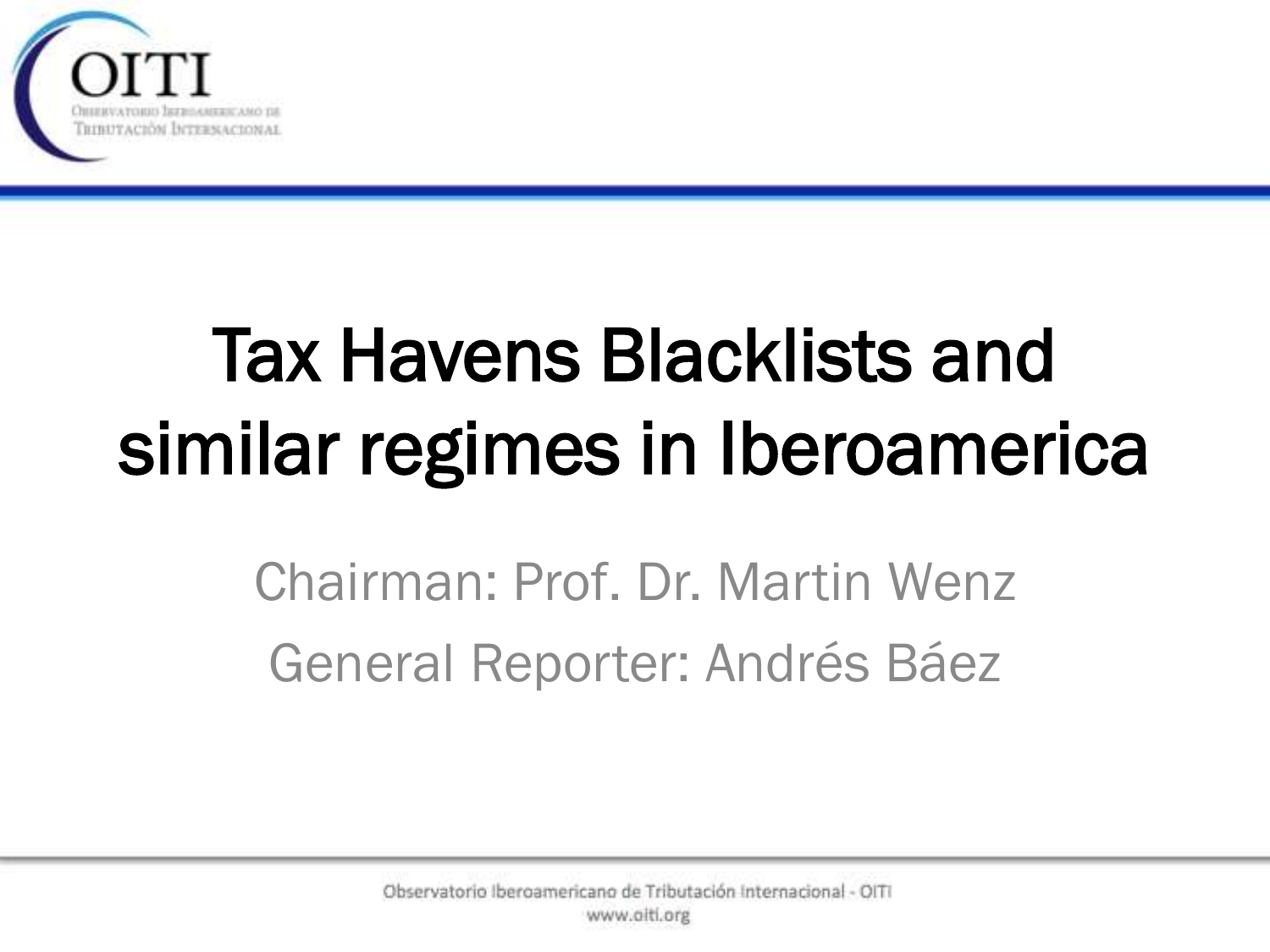

### Blacklisting

- Aim
	- Protection of national tax base and tax revenue against Distortions by Tax Havens and Harmful Preferential Regimes
	- (Re-)Allocation of Taxing Rights: BEPS incl. Base Eroding Payments

#### **Considerations**

- Global Tax Landscape
	- Global Tax Standards: OECD/G20/G7 EU | World Tax Order
- Global Level Playing Field of Taxation
	- Economic Perspective | Public Policy Perspective | Business Perspective
- Impact on Tax Systems, Revenue, International Tax Law and on International Tax Planning
- Impact on Negotiations of DTC, no beggar-thy-neighbour policy
- Impact on other regulatory aspects (USD-Clearing/AML/…)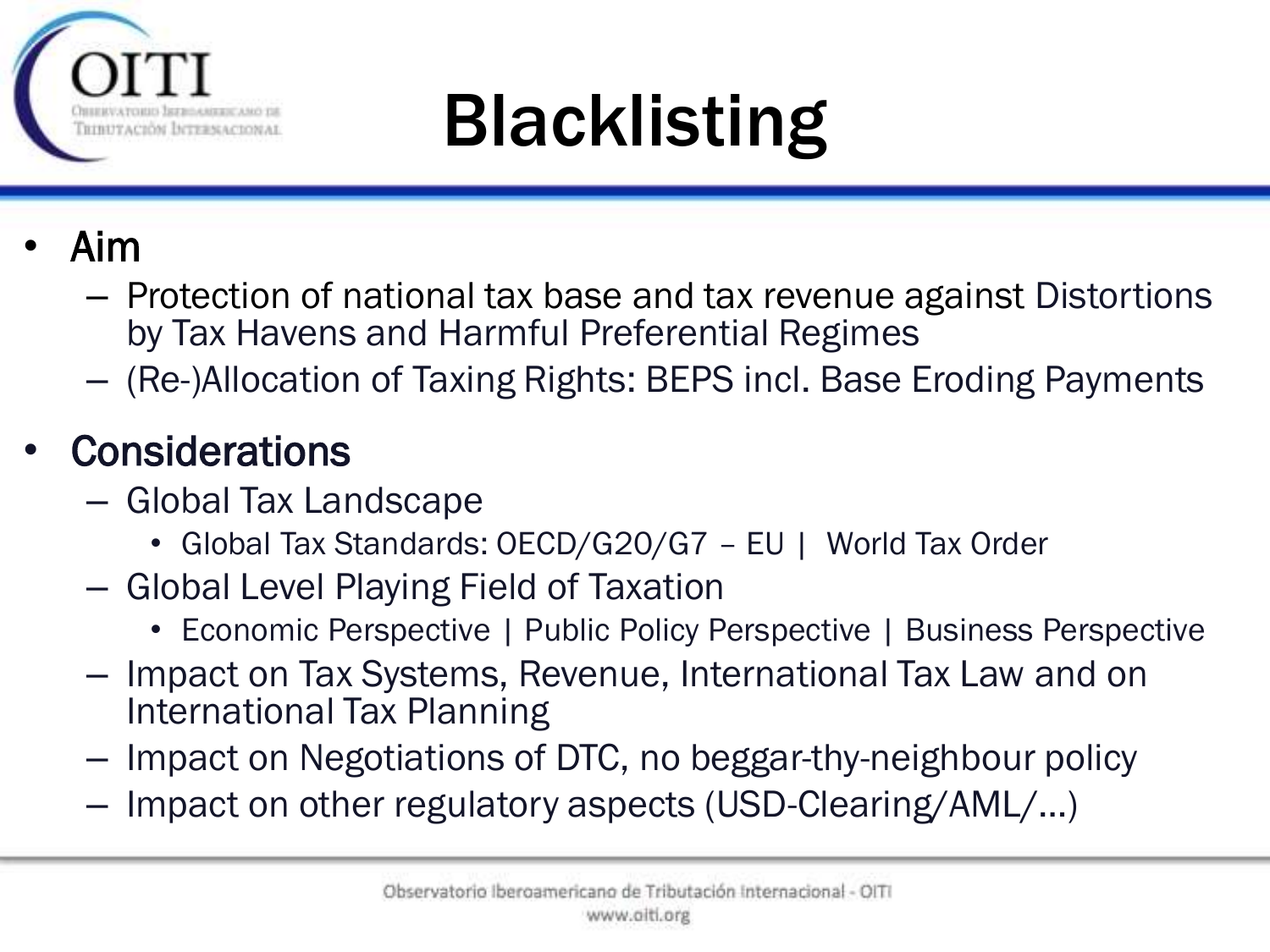

#### Questionnaire.

- IDENTIFICATION.
	- Object: Countries/Regimes.
	- Reasons for inclusion.
	- Incorporations and exits.
	- Undue maintenance/non incorporations.
	- Influence of OECD/EU materials
- DEFENSIVE MEASURES.
- INTERMEDIATE REGIMES.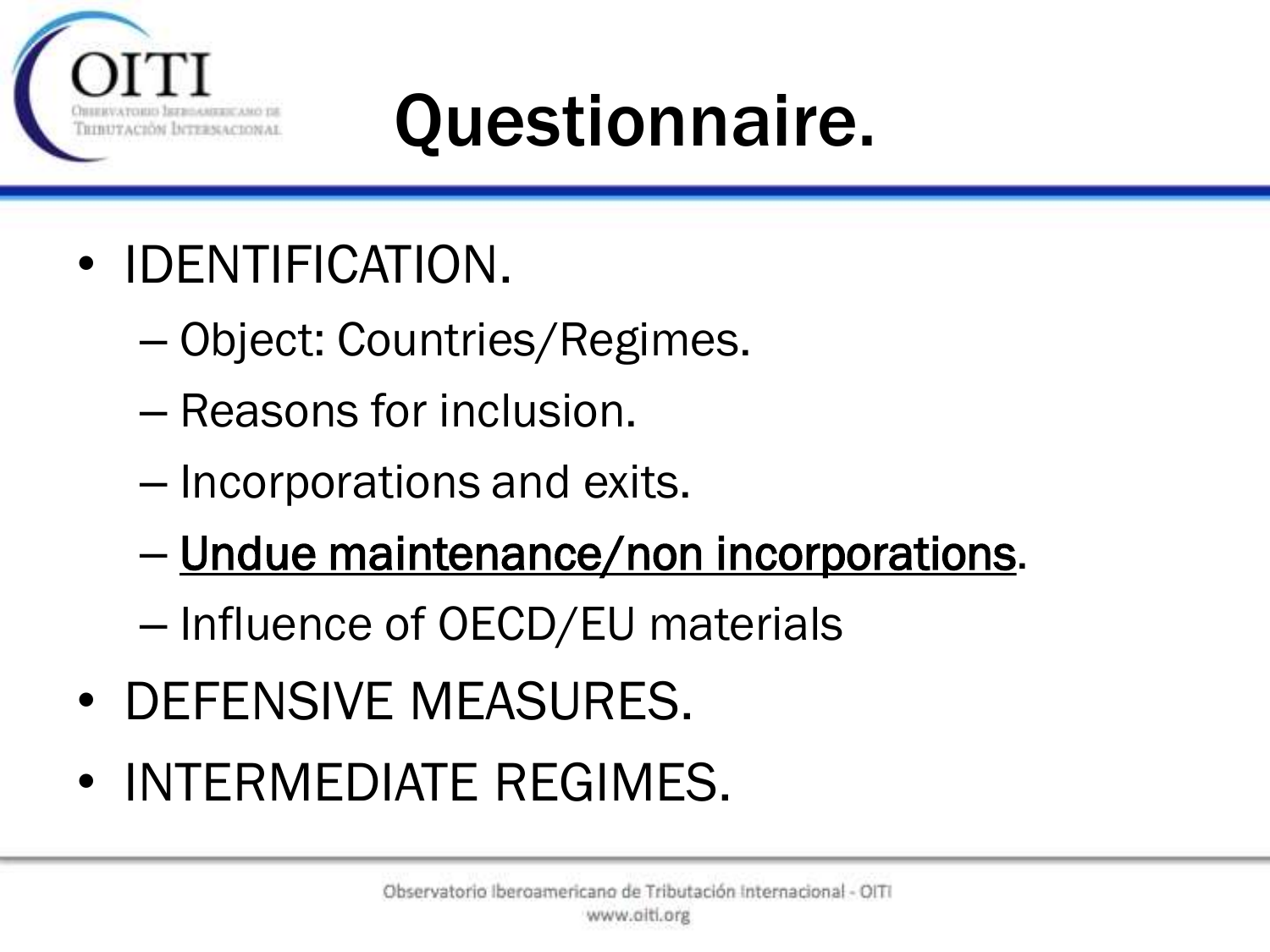

- Countries/Territories (TH)
	- Argentina, Brasil, Colombia, Ecuador, Mexico, Peru, Spain,

• Tax regimes (PTR)

– Argentina?, Brasil, Colombia, Ecuador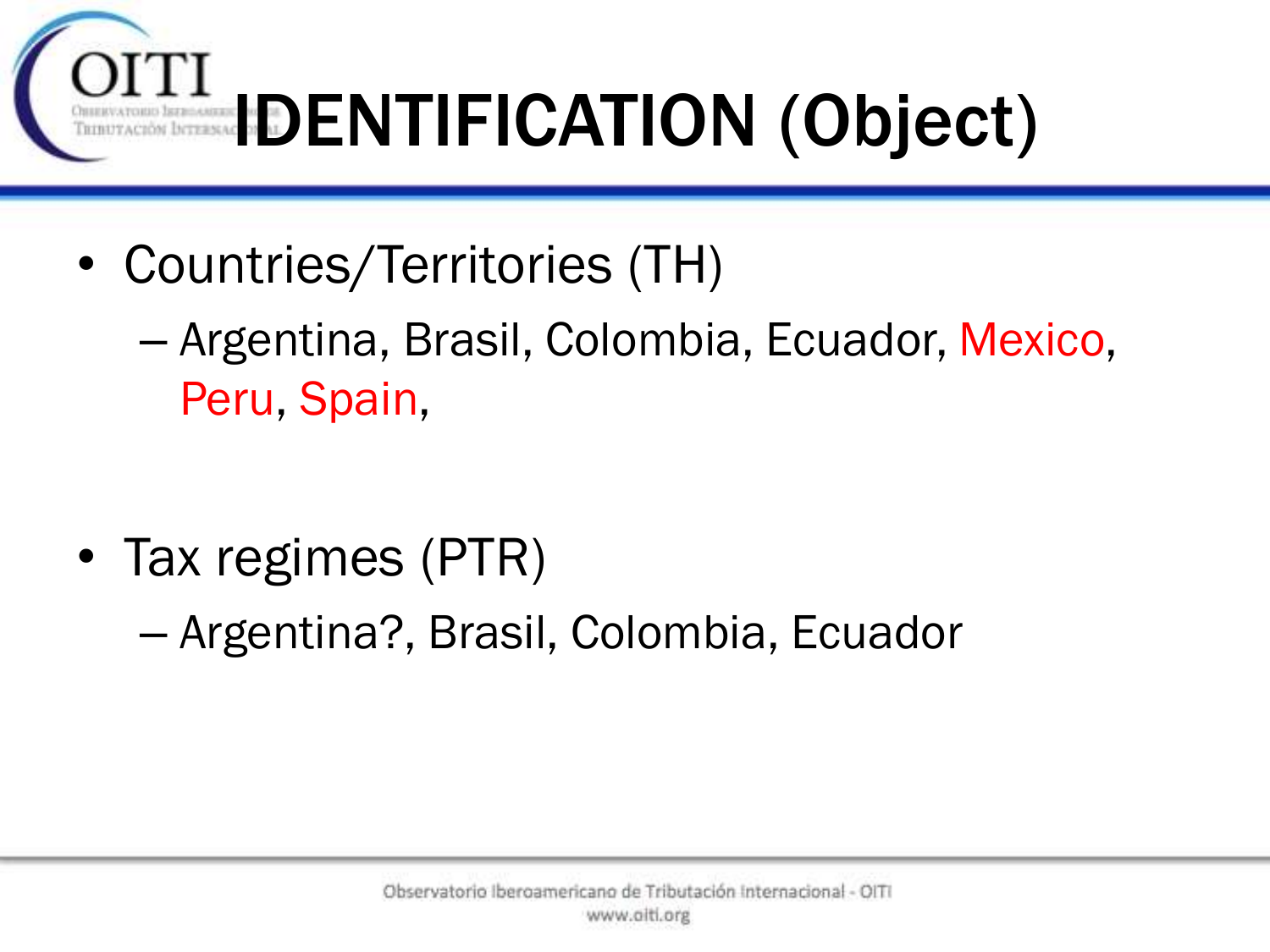

#### IDENTIFICATION (Reasons for inclusion)

- Argentina (White list based upon Abstract criteria + Abstract criterion).
- Brasil (blacklist based upon Abstract criteria).
- Colombia (blacklist based upon Abstract criteria).
- Ecuador (blacklist based upon unknown criteria).
- Peru (blacklist + Abstract criteria).
- Spain (blacklist based upon Abstract criteria).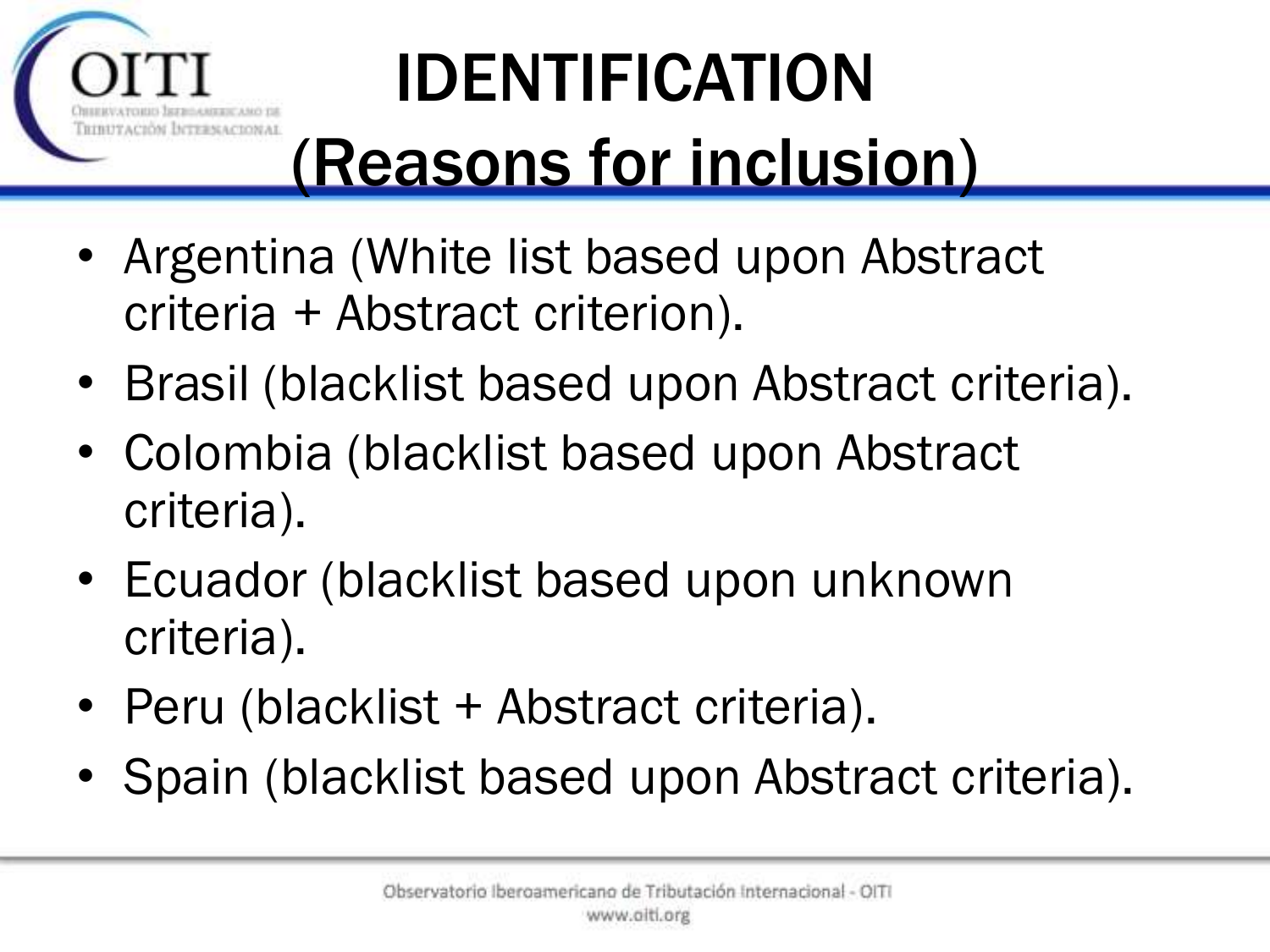# IDENTIFICATION

#### (Reasons for inclusion)

• Abstract criteria.

NAL

- Certainty regarding (relative) importance of the criteria
	- Yes: Argentina (two alternative criteria), Brazil (one criterion for TH two for PTR) one Colombia (one criterion for TH two for PTR), Peru (low taxation + one out of 4 criteria)
	- No: Ecuador, Spain.
- CRITERIA: Argentina (TIEA or DTC for White list or low tax rate) Brazil (low tax rate [20%] or lack of information regarding shareholders or beneficial owners; more for PTR), Colombia (low tax rate, or lack of Exchange of information or lack of transparency, or lack of substance requirement or internationally accepted criteria), Peru (taxation lower than 50% of the corresponding Peruvian taxation + lack of information or tax benefits exclusive for residents or ring fencing or self promotionas TH) Spain (existence of DTC, TIEA or CMATM amended by Protocol in 2010 and/or? Effective exchange of information and/or Peer Reviews by the Global Forum)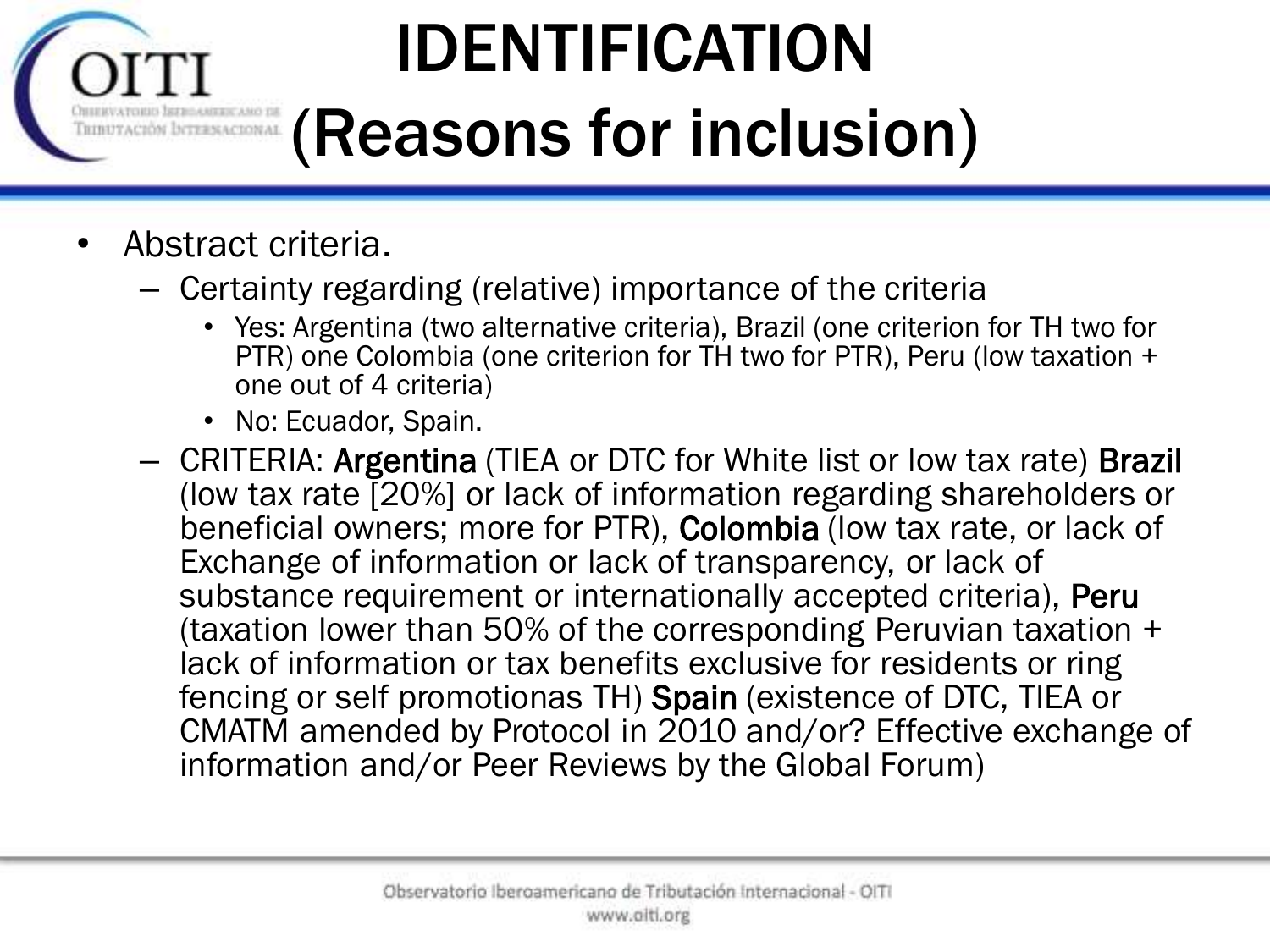## Special Tax Regime

- Extended residence for nationals or limits to change of residence (Brazil, Colombia, Spain).
- Taxation of items of income otherwise exempted for nonresidents (some capital gains in Brazil)
- Limitations of deductibility (or non-deductibility) of payments (Brazil, Peru, Spain)
- Increased WTHs (Brazil, Colombia)
- Transfer pricing rules for transactions with independent parties (Brazil, Colombia, Peru, Spain)
- Indication for the application of GAARs (Colombia).
- Easier application of CFC rules (Colombia)
- Special formal obligations.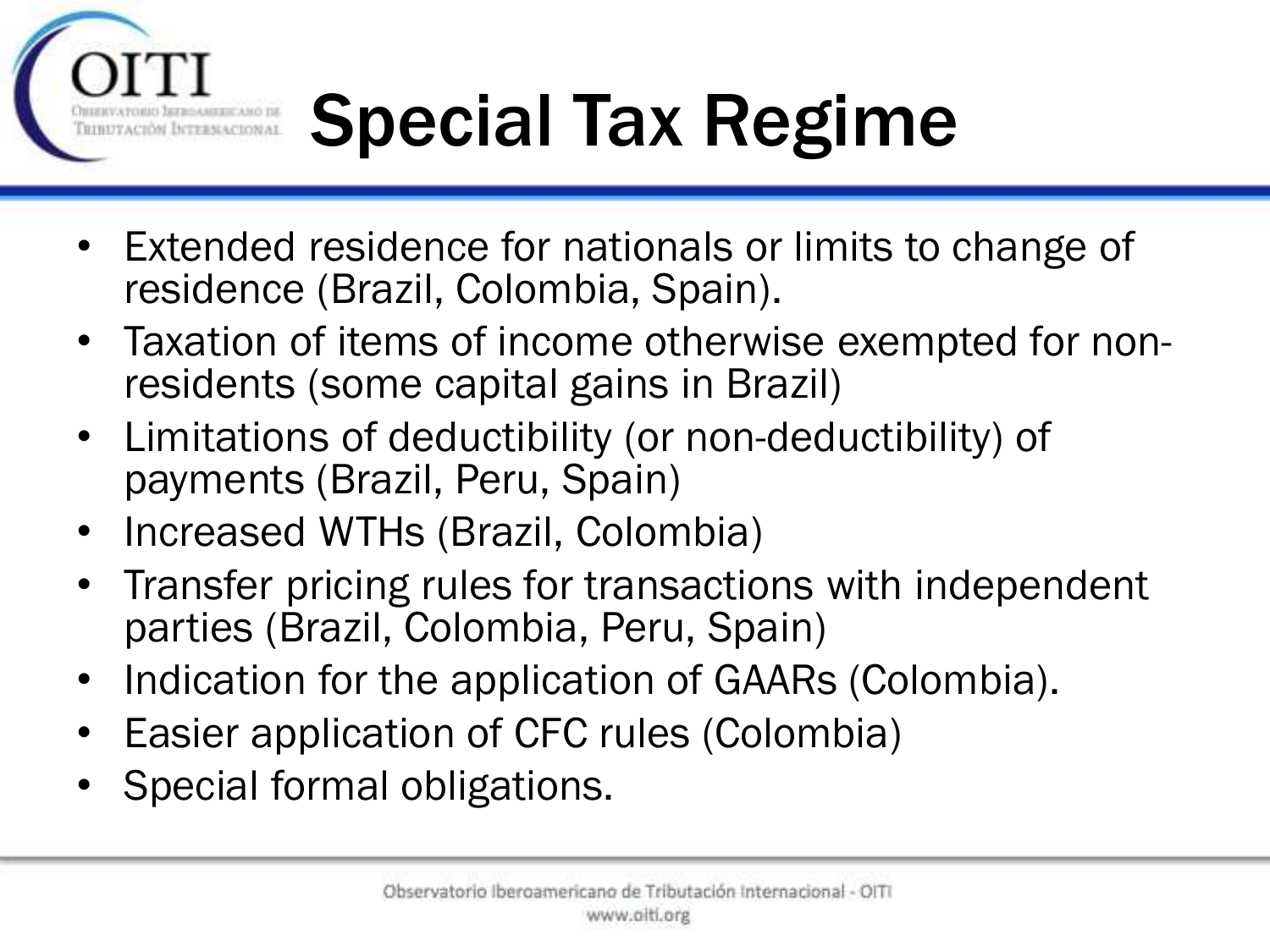

# Legal Problems (I)

- Undue inclusions / exclusions according to the abstract criteria
- Unjustified inclusions.
	- Peruvian list/Ecuatorian list/Spanish list until 2014/Current Spanish list (Liechtenstein or Monaco).
- Unproportional tax consequences
	- Inclusions posibly based merely upon low taxation.
		- Argentina, Brazil, Colombia.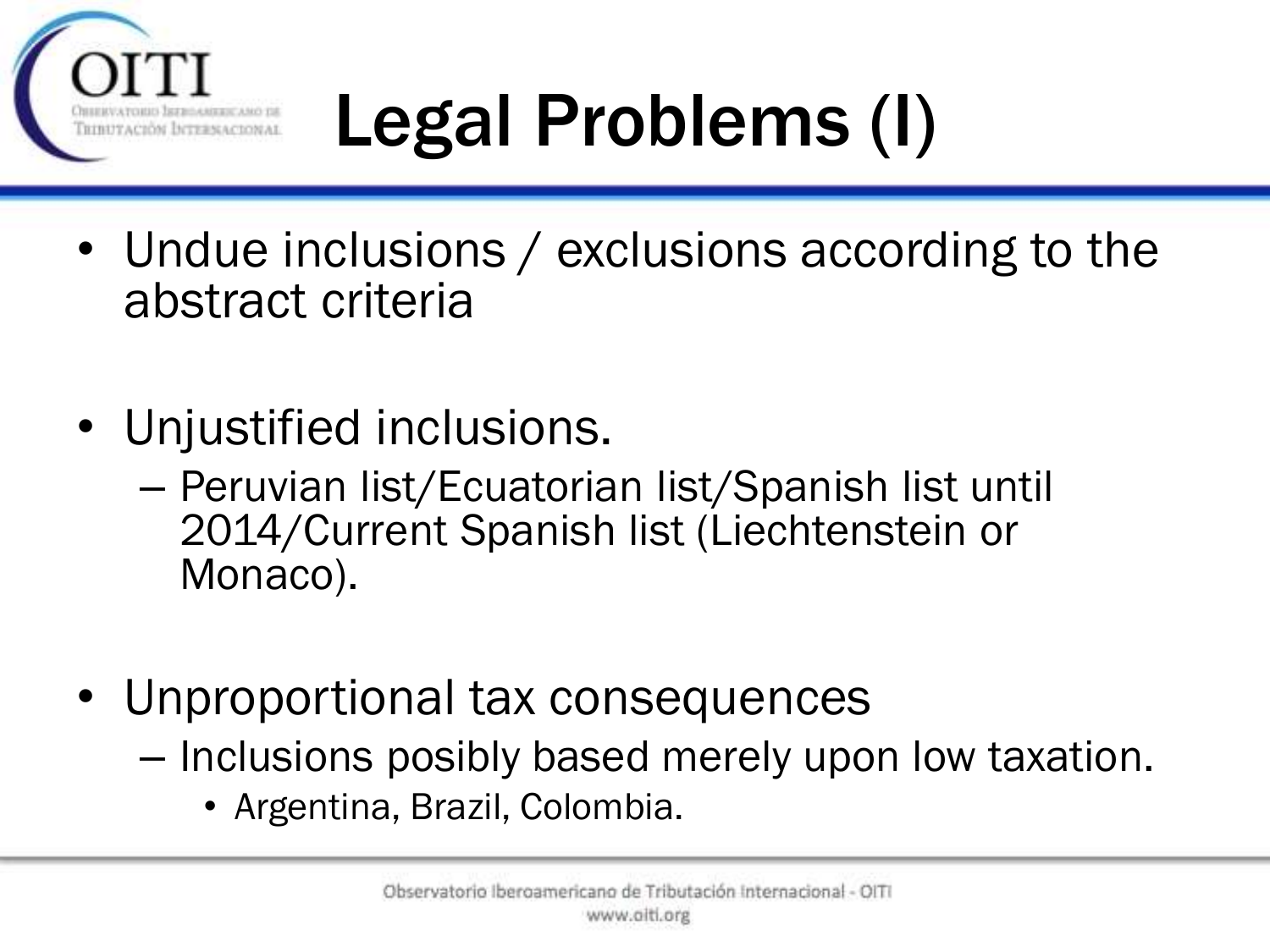

# Legal problems (II)

- Discrimination according to Constitutional/EU/EEA Law
	- Different treatment.
	- Of comparable situations.
	- Not justified.
	- Justified but not proportional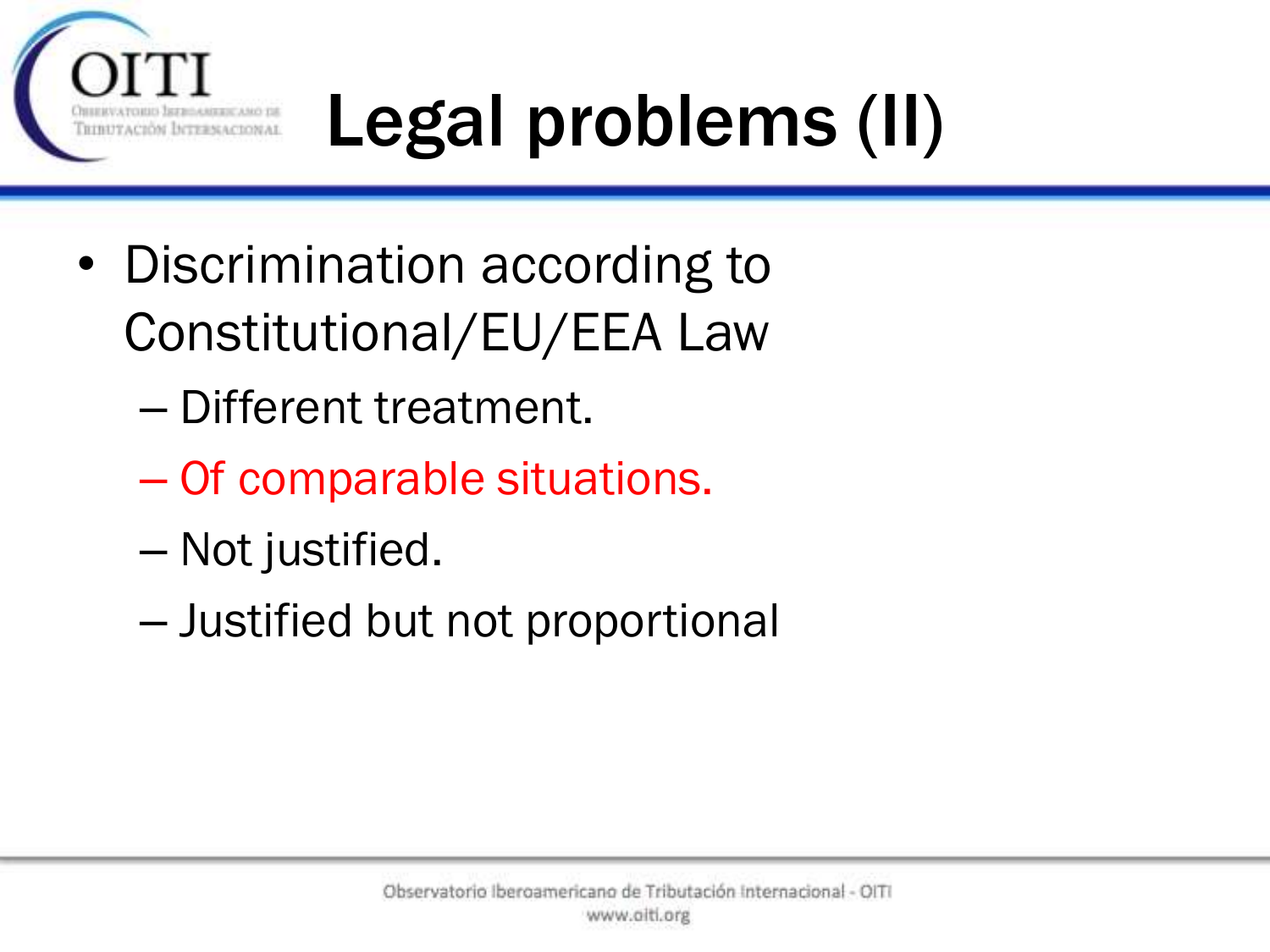

#### Legal Problems (II)

#### Vertical Comparability

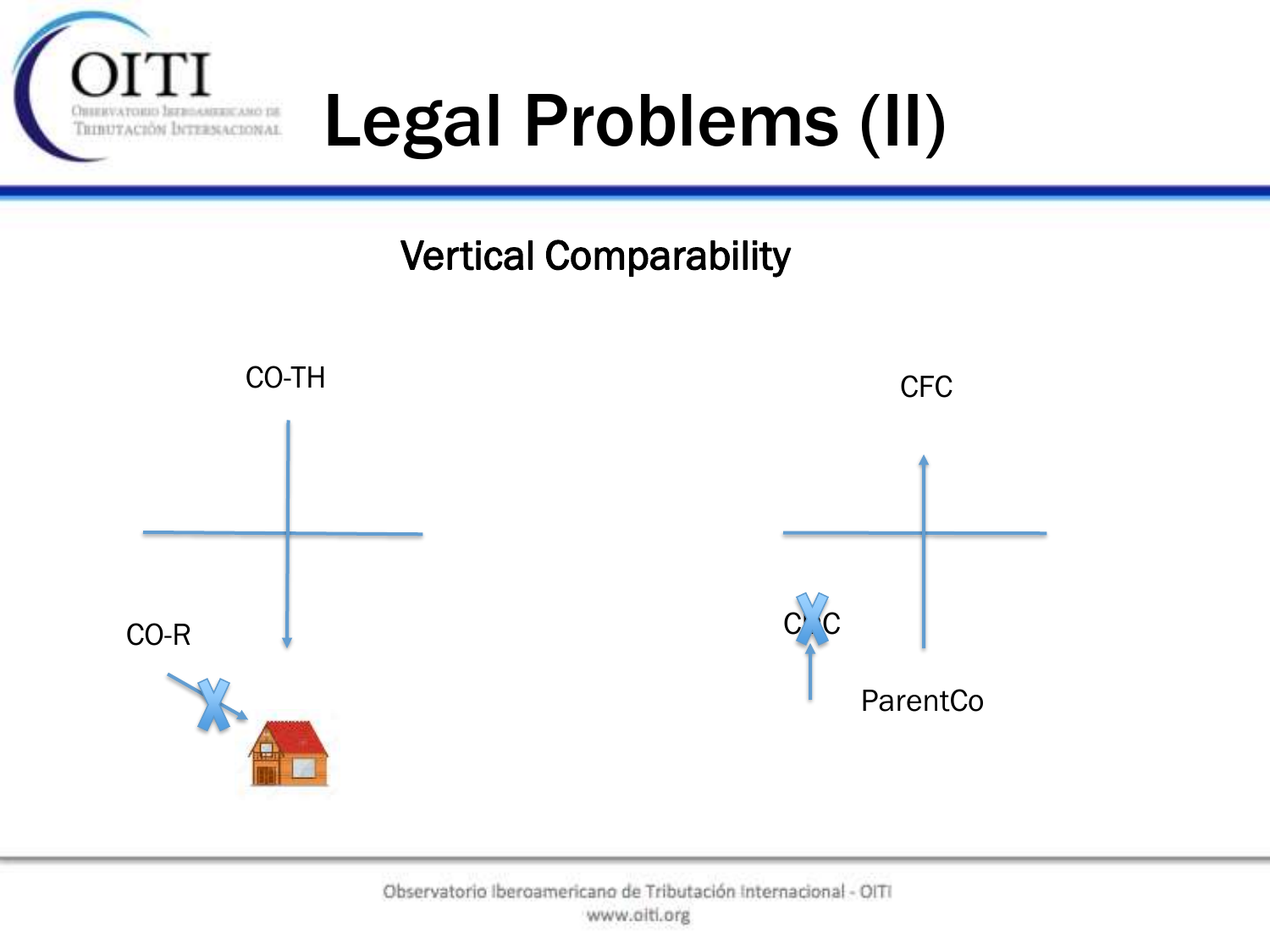

#### Legal Problems (II)

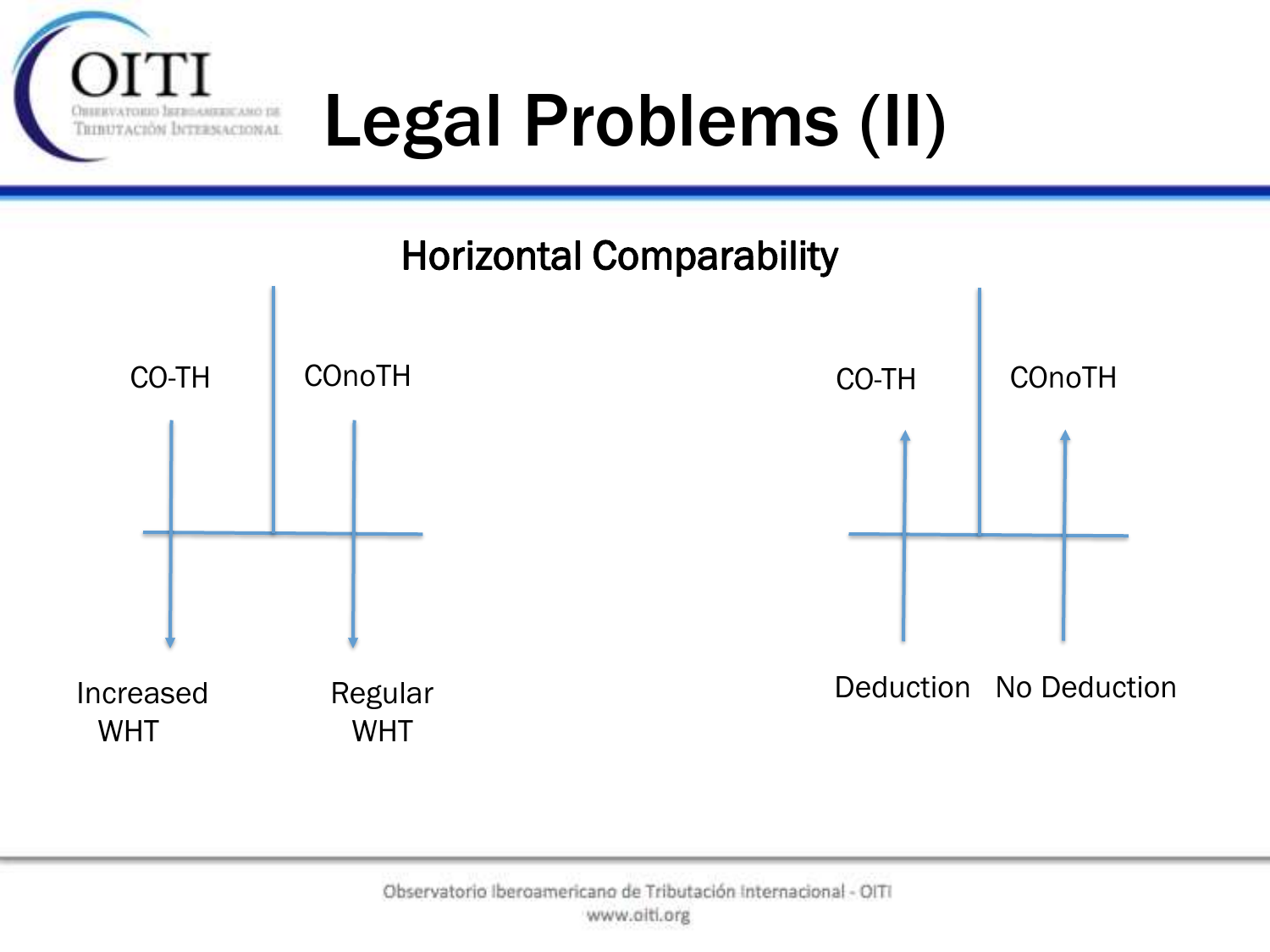

# Legal problems (III)

- Justification.
	- Totally unjustified lists?...reconstruction?
	- Justification on lack of information.
		- Based on DTCs or TIEAs...what if signatory to the Convention on Mutual Assistance?
	- Justification on low taxation: prevention of tax avoidance.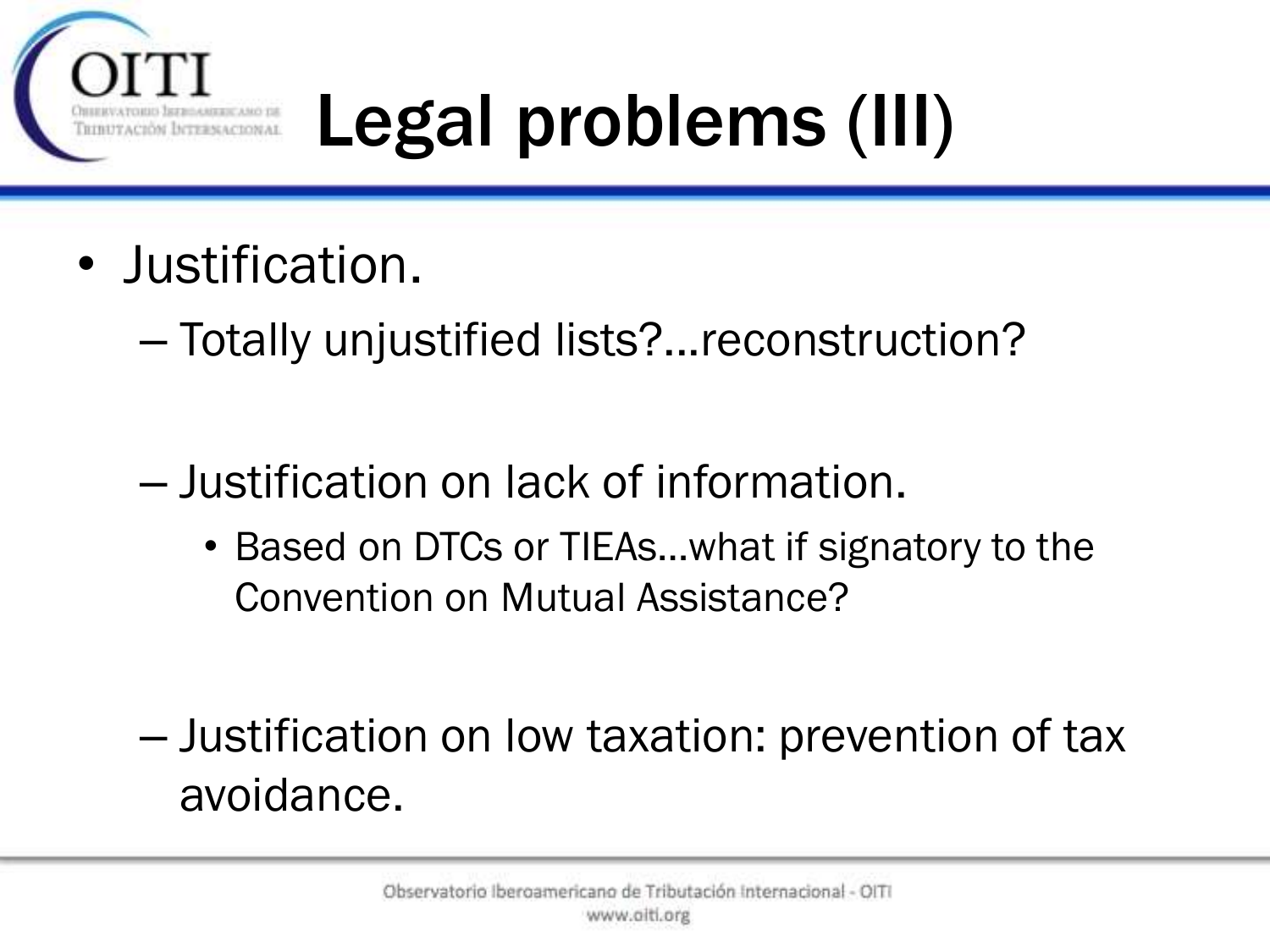

# Legal problems (IV)

- Proportionality.
	- Can we assumme that a transaction performed by a non resident (resident in a low tax jurisdicton) or by a resident (in a low tax jurisdiction) is *per se* abusive?